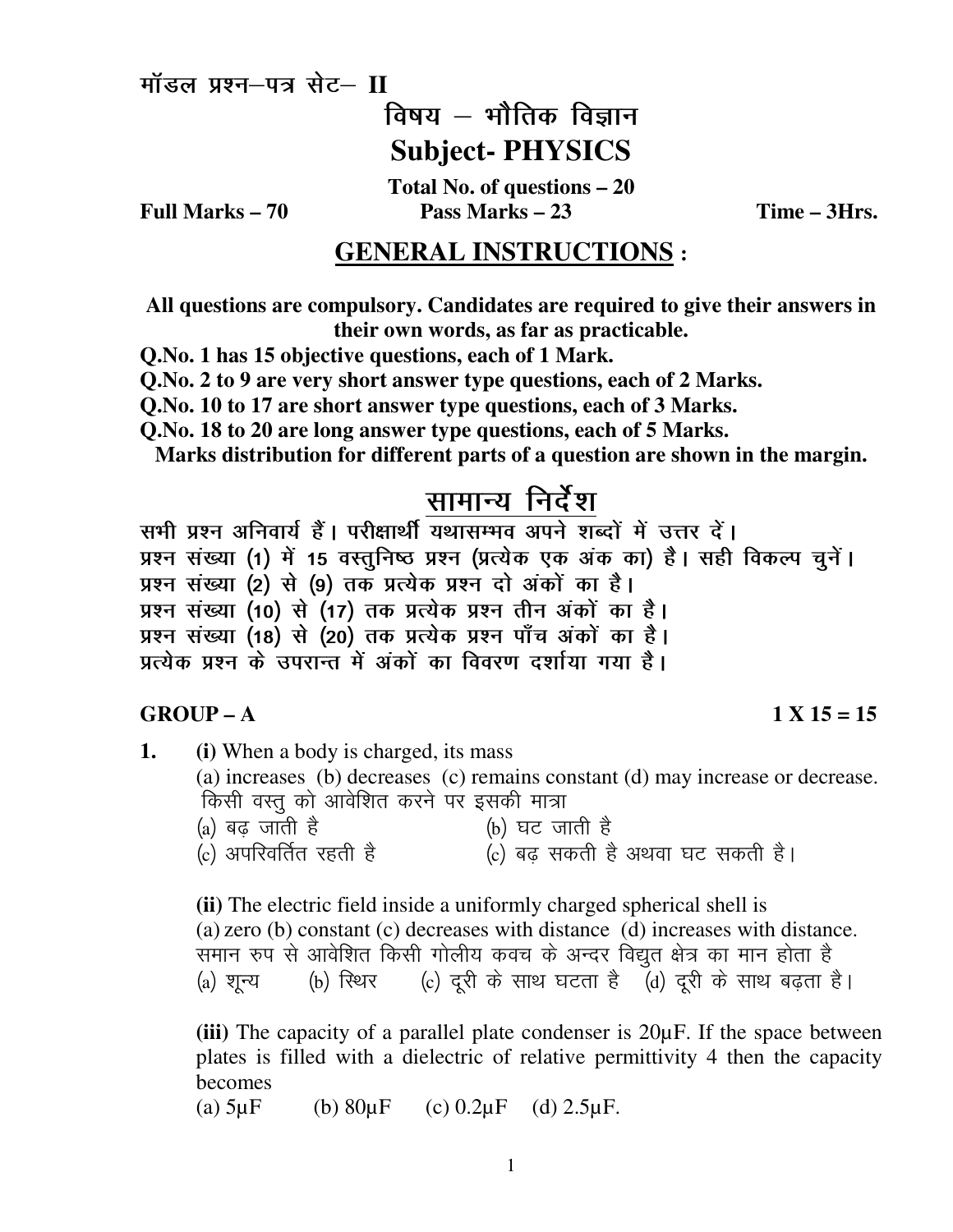किसी समान्तर पट्टू संधारित्र की धारिता 20 µF है। यदि पट्टों के बीच की जगह एक परावैद्युत जिसकी आपेक्षिक विद्युतशीलता 4 है, से भर दिया जाये तो धारिता हो जायेगी (a)  $5\mu$ F (b)  $80\mu$ F (c)  $0.2\mu$ F (d)  $2.5\mu$ F.

**(iv)** The resistance of a conductor does not depend upon (a) length of conductor (b) thickness of conductor (c) nature of material of conductor (d) nature of surroundings. किसी चालक का प्रतिरोध निम्न में से किस पर निर्भर नहीं करता है (a) चालक की लम्बाई (b) चालक की मोटाई (c) चालक के पदार्थ की प्रकृति (d) परिवेश की प्रकृति।

**(v)** Kirchoff's point rule (junction rule) for electrical networks is a direct consequence of

 (a) law of conservation of energy (b) law of conservation of linear momentum (c) law of conservation of angular momentum (d) law of conservation of charge.

जटिल परिपक्षों के लिए किर्कहॉफ का संधि नियम, निम्न में से किसकी सीधी परिणति है (a) उर्जा के संरक्षण का नियम (b) रैखिक संवेग के संरक्षण का नियम (c) कोणीय संवेग के संरक्षण का नियम (d) आवेश के संरक्षण का नियम।

**(vi)** The vector form of B-S-L law is  $B-S-I$ , नियम का सदिश निरुपण है

(a)  $\overline{\triangle B}$  =  $\mu$ o i ( $\triangle$ l)sin (b)  $\triangle B$  =  $\mu$ o i ( $\triangle$ l X r)  $\frac{1}{4\pi}$   $\frac{1}{r^2}$   $\frac{1}{4\pi}$   $\frac{1}{r^2}$  $(c)\Delta B = \mu o$  i  $(\Delta I \times r')$  (d)  $\Delta B = \mu o$  i  $(\Delta I \times r')$  $\frac{1}{4\pi}$  r<sup>3</sup>  $\frac{1}{4\pi}$  r

**(vii)** If R.M.S. value of A.C. is I then the peak value will be यदि किसी प्रत्यावर्त्ती धारा का मूल-माध्य-वर्ग मान I है तो इसका शिखर-मान होगा (a)  $I$  (b)  $\sqrt{2} I$  (c)  $I$  (d) 2 I  $\sqrt{2}$  2

**(viii)** Which of the following e.m. wave has longest wave length. (a) x-ray (b) UV rays (c) IR rays (d) microwaves. निम्न में से किस विद्युत—चुम्बकीय तरंग का तरंगदैर्ध्य अधिकतम है<br>(a) X-किरण (b) UV किरण (c) I-R किरण (  $\tilde{a}$ (b) UV किरण  $\qquad$  (c) I-R किरण  $\qquad$  (d) माइक्रोवेभ

**(ix)** An equiconvex lens of power P is cut into two equal halves by a plane perpendicular to its principal axis. The power of each half will be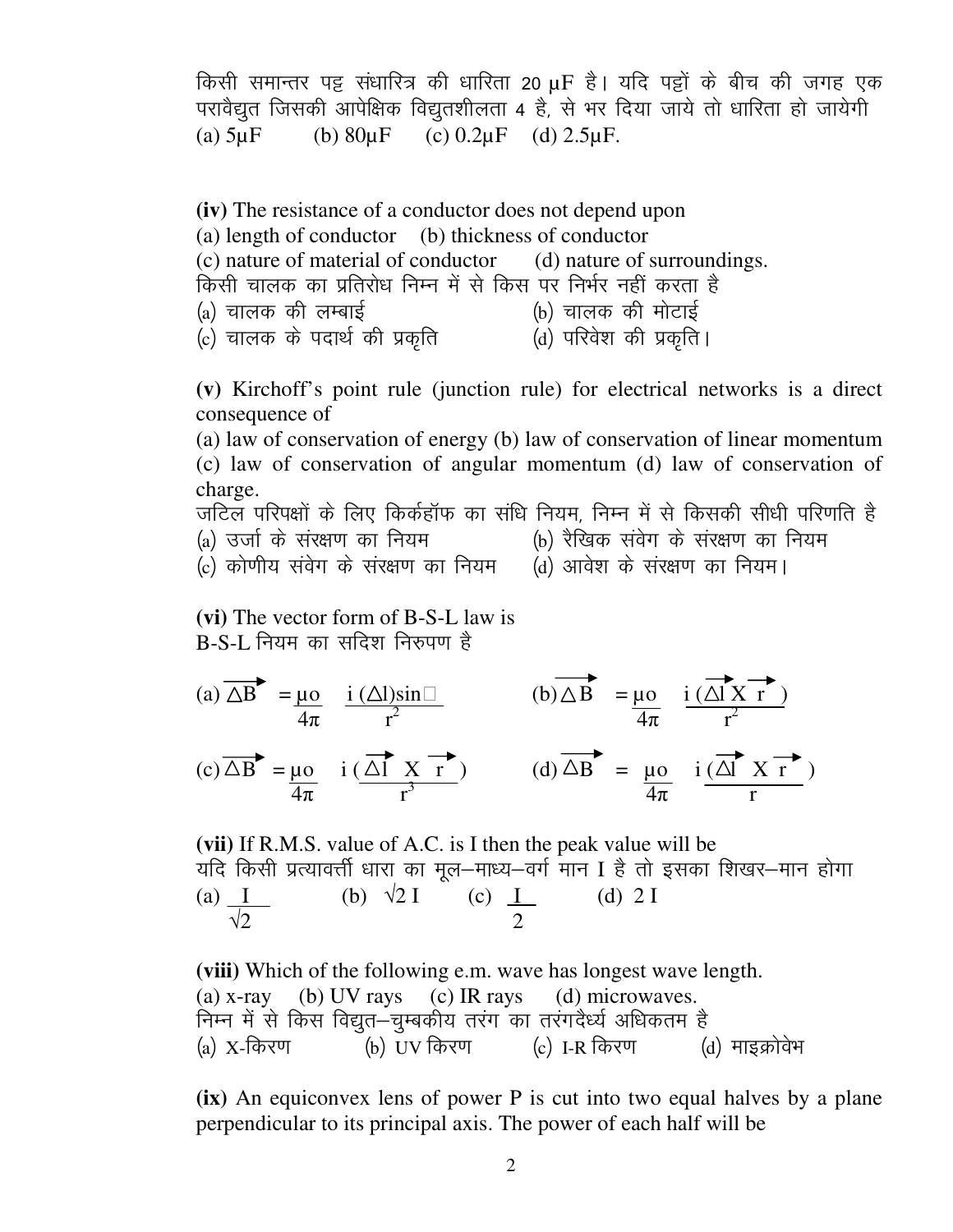P क्षमता वाले एक सम उत्तल लेन्स को अक्ष के लम्बवत तल द्वारा दो समान भागों में विभक्त कर दिया जाता है। प्रत्येक भाग की क्षमता होगी– (a)  $\underline{P}$  (b) 2P (c) P (d) zero (शून्य).  $\mathcal{L}$ 

 $(x)$  If the critical angle for glass air interface is  $45^\circ$  then refractive index of glass is

यदि कांच–हवा अन्तरतल के लिए क्रान्तिक कोण का मान 45º है तो कांच का वर्तनांक होगा

(a)  $1.5$  (b)  $1.4$  (c)  $1.3$  (d)  $1.2$ 

**(xi)** Which of the following phenomena establishes the transverse nature of light wave.

(a) Interference (b) Diffraction (c) Total internal reflection (d) Polarization. निम्न में किस घटना के द्वारा प्रकाश तरंग के अनुप्रस्थ तरंग होने की स्थापना होती है<br>(a) व्यतिकरण (b) विवर्त्तन (c) पूर्ण आन्तरिक परावर्त्तन (d) ध्रवण (c) पूर्ण आन्तरिक परावर्त्तन (d) ध्रुवण

**(xii)** Photoelectric effect is observed when yellow light falls on a certain metal surface. The light which will not produce P.E. effect for the same metal is (a) Green (b) Blue (c) Violet (d) Orange. यदि किसी चालक की सतह पर पीला प्रकाश पडने पर प्रकाश विद्युतीय प्रभाव गोचर होता है तो इस चालक सतह पर निम्न में से कौन प्रकाश प्रकाश–विद्यतीय प्रभाव उत्पन्न नहीं कर सकता

(a) हरा  $\qquad$  (b) नीला (c) बैंगनी (d) नारंगी

**(xiii)** A radioactive material has half life of 10days. What fraction of material will remain undecayed after 30 days

किसी रेडियोधर्मी पदार्थ की अर्द्ध-आयु 10 दिन है। 30 दिनों के पश्चात पदार्थ का कौन–सा भाग अक्षायित रहेगा

(a)  $0.5$  (b)  $0.25$  (c)  $0.125$  (d)  $0.33$ 

**(xiv)** When phosphorus is added as an impurity to intrinsic semi-conductor we obtain.

(a) p-type semiconductor (b) n-type semiconductor (c) either p-type or n-type semiconductor (d) a pure conductor. जब किसी नैज अर्द्धचालक में अपद्रब्य के रूप में फॉसफोरस मिलाया जाता है तो निम्न में से किसकी प्राप्ति होती है। (a) p-टाइप अर्द्धचालक (b) n-टाइप अर्द्धचालक

(c) p-टाइप अर्द्धचालक अथवा n-टाइप अर्द्धचालक (d) एक शुद्ध चालक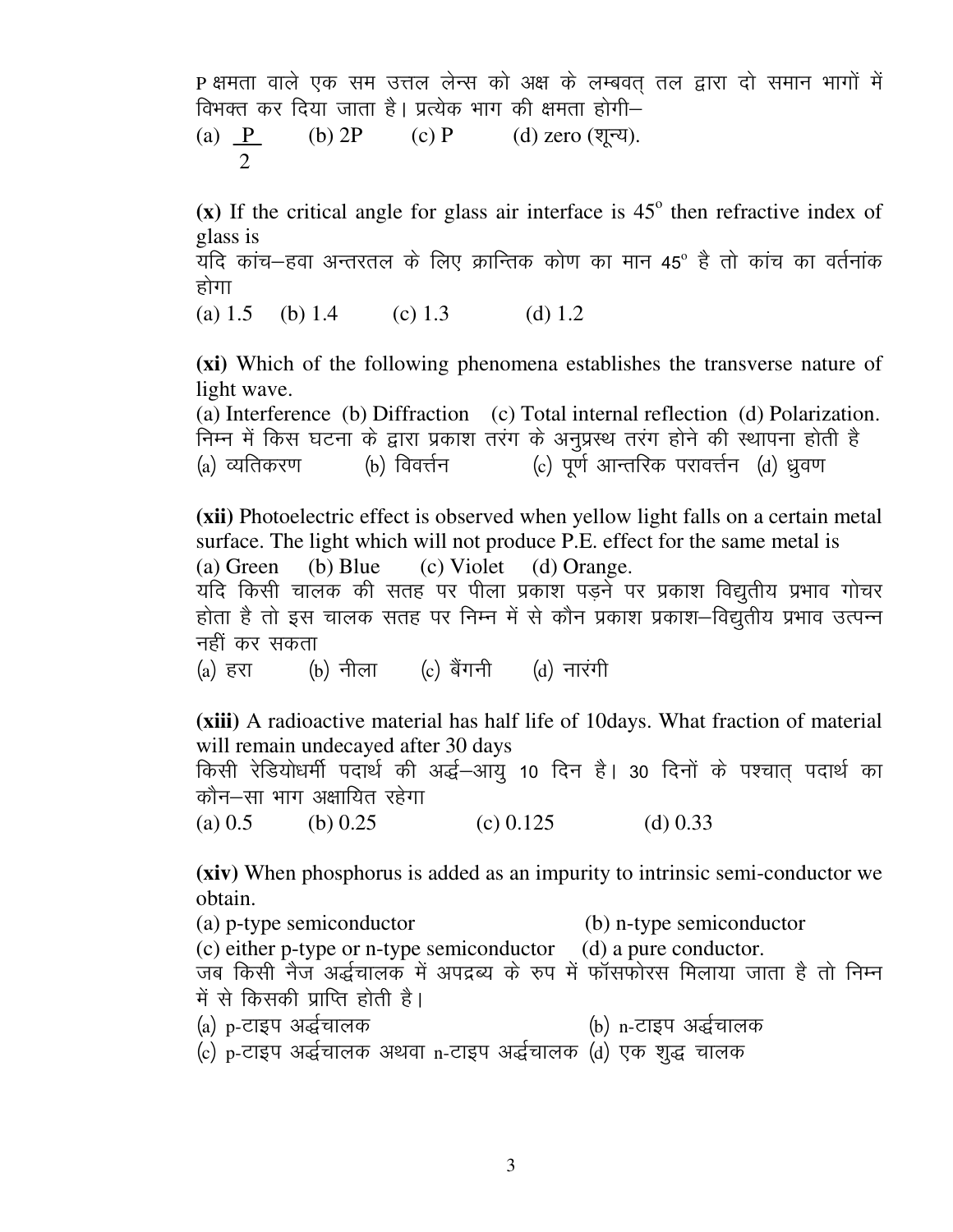**(xv)** Zener diode is used for (a) producing oscillations (b) amplification (c) rectification (d) voltage stabilization. जेनर डायोड (भंजक डायोड) का उपयोग निम्न में से किस कार्य के लिए किया जाता है<br>(a) दोलन उत्पन्न करने में (b) संवर्द्धन में (a) दोलन उत्पन्न करने में (b) संवर्द्धन में<br>(c) दिष्टकारी के रुप में (d) विभव स्थिरण में  $(c)$  दिष्टकारी के रुप में

**GROUP B 2 X 8 = 16** 

- **2.** Give two properties of an electric field line. (1+1) विद्युत क्षेत्र रेखा के दो गुणों का उल्लेख करें।
- **3.** What is drift-velocity ? Write a formula connecting drift velocity & mobility.

 $(1+1)$ 

संवहन वेग क्या है ? संवहन वेग तथा गतिशीलता के बीच संबंध के लिए एक सूत्र लिखें।

- **4.** What is B-S-L law ? Write the expression for magnetic induction at the centre of a current carrying circular loop. (1+1) नियम क्या है ? किसी विद्युत धारा युक्त वृतीय कूंडली के केन्द्र पर चुम्बकीय क्षेत्र के लिए व्यंजक लिखें।
- 5. What is Lenz's law ? On which conservation law it is based ? (1+1) लेंज का नियम क्या है ? यह किस संरक्षण सिद्धान्त पर आधारित है ?
- 6. What are space waves and sky waves ?  $(1+1)$ अंतरिक्ष तरंग तथा व्योम तरंग क्या है ?
- 7. What are different quantum no's. ?  $(\frac{1}{2} + \frac{1}{2} + \frac{1}{2} + \frac{1}{2})$ विभिन्न प्रकार की क्वान्टम संख्याओं का उल्लेख करें।
- 8. Give the symbol for a p-n junction diode and mention one of its uses.

 $(1+1)$ 

p-n संधि डायोड के लिए आरेख खींचे तथा इसके किसी एक उपयोग का उल्लेख करें।

9. Give two reasons for modulation of a signal.  $(1+1)$ सूचना-संकेत के मॉडल्स की अनिवार्यता के दो कारण बतायें।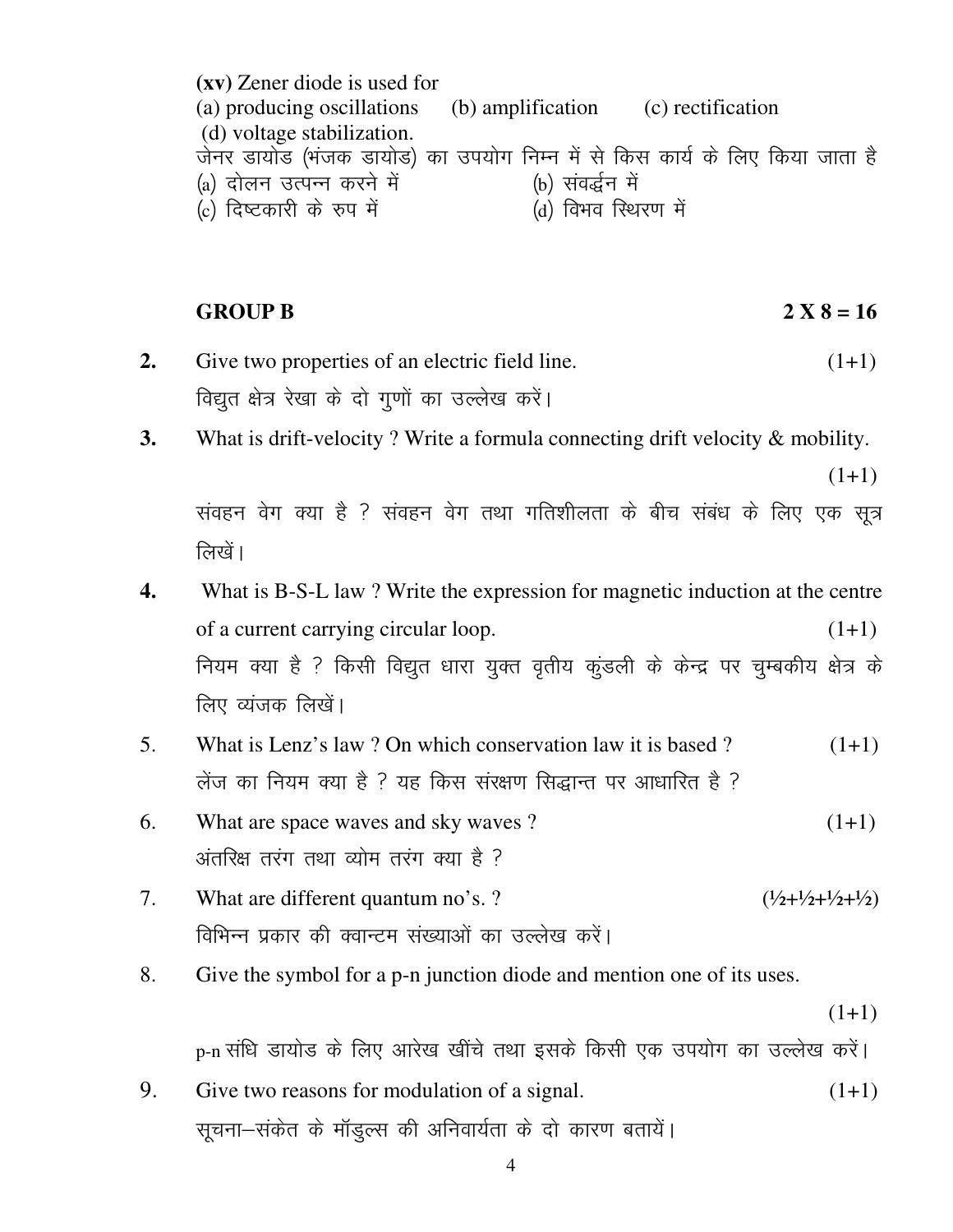### **GROUP C 3 X 8 = 24**

- **10.** Define capacity. Find the capacity of a parallel plate condenser.  $(1+2)$ धारिता की परिभाषा दें। एक समान्तर पड़ संधारित्र की धारिता के लिए व्यंजक प्राप्त करें।
- **11.** What is resistivity or specific resistance ? A wire of resistance R is cut into n equal parts and all these smaller parts are connected in parallel. Find the equivalent resistance.  $(1+1+1)$ प्रतिरोचकता अथवा विशिष्ट प्रतिरोध क्या है ? R प्रतिरोध के एक तार को n छोटे-छोटे समान भागों में विभक्त कर दिया जाता है। यदि सभी भागों को समान्तर क्रम में जोड दिया जाय तो तुल्य प्रतिरोध की गणना करें।
- **12.** Define power of a lens. A lens of focal length 20 cm. is dipped into water. Find its power in water.

 $(\mu_w = 4/3; \mu_g = 3/2)$  (1+2) किसी लेन्स की क्षमता परिभाषित करें। एक 20 cm. फोकस दूरी वाले लेन्स को पानी में डूबा दिया जाता है। इस लेन्स की पानी में क्षमता ज्ञात करें।

- **13.** What is dispersion ? When a white ray of light passes through a prism it is dispersed, why ?  $(1+2)$ विक्षेपण क्या है ? जब एक श्वेत प्रकाश की किरण किसी प्रिज्म से होकर गुजरती है तो इसका विक्षेपण हो जाता है, क्यों ?
- **14.** What do you mean by work function ? The work function of a metal is 1.6ev. If a photon of energy 2ev is incident on it, find the maximum K.E. of ejected electron.  $(1+2)$ कार्य फलन का क्या तात्पर्य है ? किसी चालक सतह का कार्यफलन 1.6v ev है। यदि 2ev उर्जा का एक फोटोन इस सतह पर आपतित हो तो विमुक्त इलेक्ट्रॉन की महत्तम गतिज उर्जा का मान ज्ञात करें।
- **15.** What do you understand by Mass defect and packing fraction ? Distinguish between Isotopes & Isobars. (1+1+1) द्रव्यमान क्षति तथा बंधन भिन्न (packing fraction) से आप क्या समझते हैं ? समस्थानिक एवं समभारिक के बीच भेद लिखें।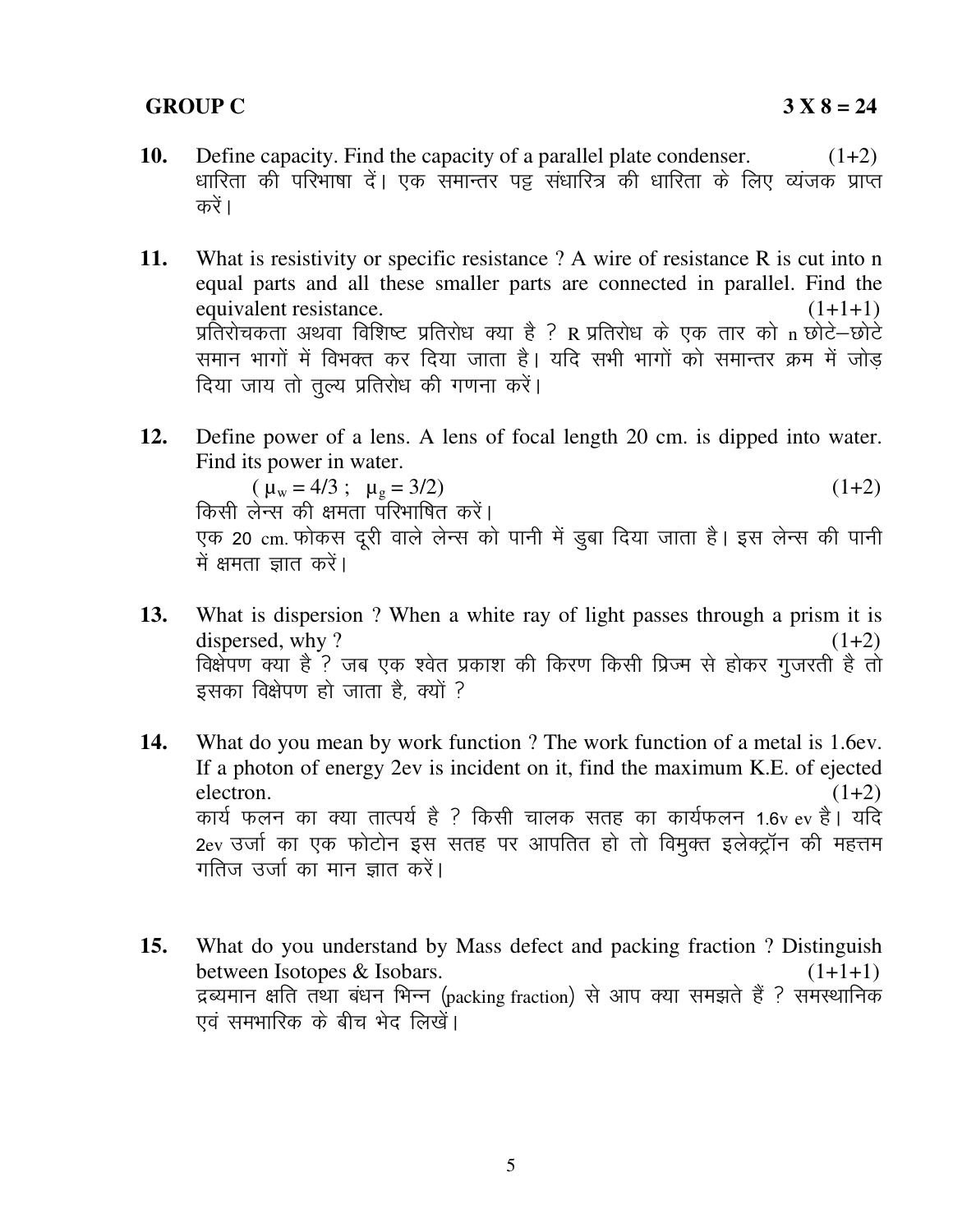- **16.** What is rectification ? Draw a circuit diagram for p-n junction diode as full wave rectifier.  $(1+2)$ दिष्टकरण क्या है ? किसी p-n संधि डायोड के पूर्ण तरंग दिष्टकारी के रुप में उपयोग का परिपक्ष खींचे।
- **17.** What is MODEM ? The height of a TV tower is 80m. Find the maximum area upto which TV transmission can be received.  $(Radius of earth = 6.4 X 10<sup>6</sup>m)$  (1+2) मोडेम क्या है ? किसी टी0भी0 मीनार की उँचाई 80m है। उस अधिकतम क्षेत्रफल का मान ज्ञात करें जिसमें टी0भी0 संकेत प्राप्त किये जा सकते हैं।

(पृथ्वी की त्रिज्या = 6.4 X 10<sup>6</sup>m)

#### **GROUP D 5 X 3 = 15**

**18.** State Ampere's circuital law ? Find magnetic field at a point inside a solenoid, using Ampere's circuit law.  $(2+3)$ एम्पियर के परिपथीय नियम का उल्लेख करें। इस नियम का उपयोग करते हुए किसी धारायुक्त परिनालिका के अन्दर रिथत बिन्दू पर चुम्बकीय क्षेत्र का मान ज्ञात करें।

OR

 What is Fleming's left hand rule ? Find a formula for magnetic force acting between two parallel current carrying conductors. Hence define Ampere.

 $(1+3+1)$ फ्लेमिंग के वामहस्त का नियम क्या है ? दो समान्तर धारायुक्त चालकों के बीच कार्यरत चुम्बकीय बल के लिए एक सूत्र का प्रतिपादन करें। अतएव एम्पियर को परिभाषित करें।

**19.** What is equivalent lens ? Find a formula for focal length of an equivalent lens for a system of two thin lenses in contact.

Sun appears red at sunrise  $\&$  sunset, why ? (1+2+2) समतुल्य लेन्स क्या है ? दो पतले लेन्स यदि सम्पर्क में हों तो उनके समतुल्य लेन्स की फोकस दूरी के लिए एक सूत्र ज्ञात करें।

प्रांतः काल एवं सायंकाल में सूर्य लाल दिखाई देता है, कारण बतायें।

### OR

 What is Huygen's principle ? Establish law of refraction using Huygen's principle.

The thickness of a glass slab seems to be 4cm. when viewed normally. Find the real thickness of slab.  $(\mu_g = 1.5)$  (1+3+1) हाइगेन का सिद्धान्त क्या है ? हाइगेन के सिद्धान्त के आधार पर प्रकाश के अपवर्त्तन के नियम की स्थापना करें।

किसी काँच की पड़िका की आभासी मोटाई लम्बवत् दृष्ठिपात करने पर 4cm है। इसकी वास्तविक मोटाई ज्ञात करें। ( $\mu_{g} = 1.5$ )